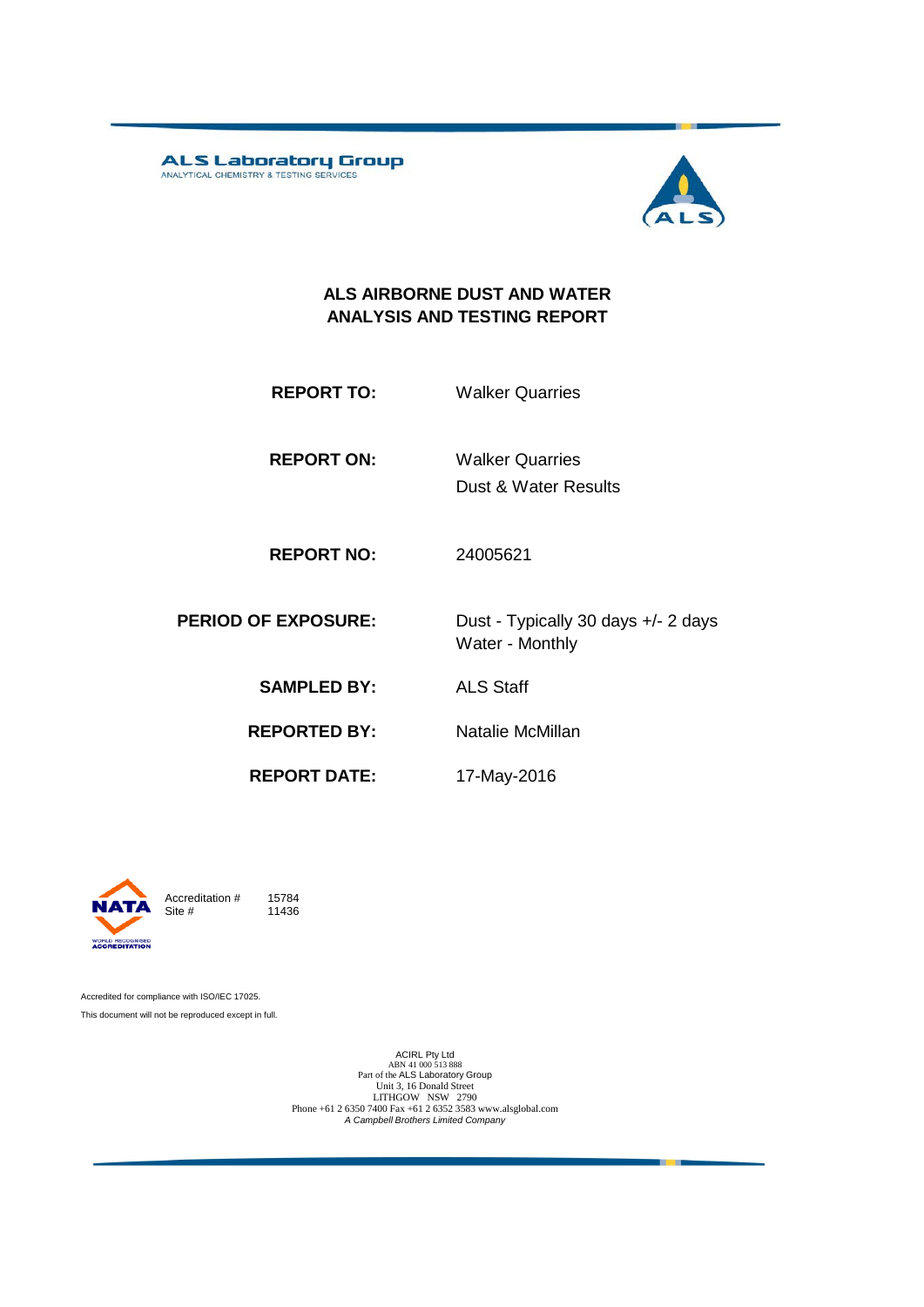# **ALS AIRBORNE DUST ANALYSIS AND TESTING REPORT**

## **WALKER QUARRY**

| Month          | Apr-16     |
|----------------|------------|
| Date Replaced  | 15/03/2016 |
| Date Collected | 13/04/2016 |

## **DUST DEPOSITION RESULTS**

(g/m²/month)

| <b>GAUGE NO.</b> | <b>INSOLUBLE SOLIDS</b> | *COMBUSTIBLE MATTER | **ASH |
|------------------|-------------------------|---------------------|-------|
| <b>DG#1</b>      | 1.0                     | 0.2                 | 0.8   |
| DG#2             | 0.4                     | 0.3                 | 0.1   |
| DG#3             | 1.1                     | 0.4                 | 0.7   |
| <b>DG#4</b>      | 0.5                     | 0.2                 | 0.3   |

No. of days exposed: 29

\* Result Calculated \*\* Incombustible Matter Analysed in accordance with AS3580.10.1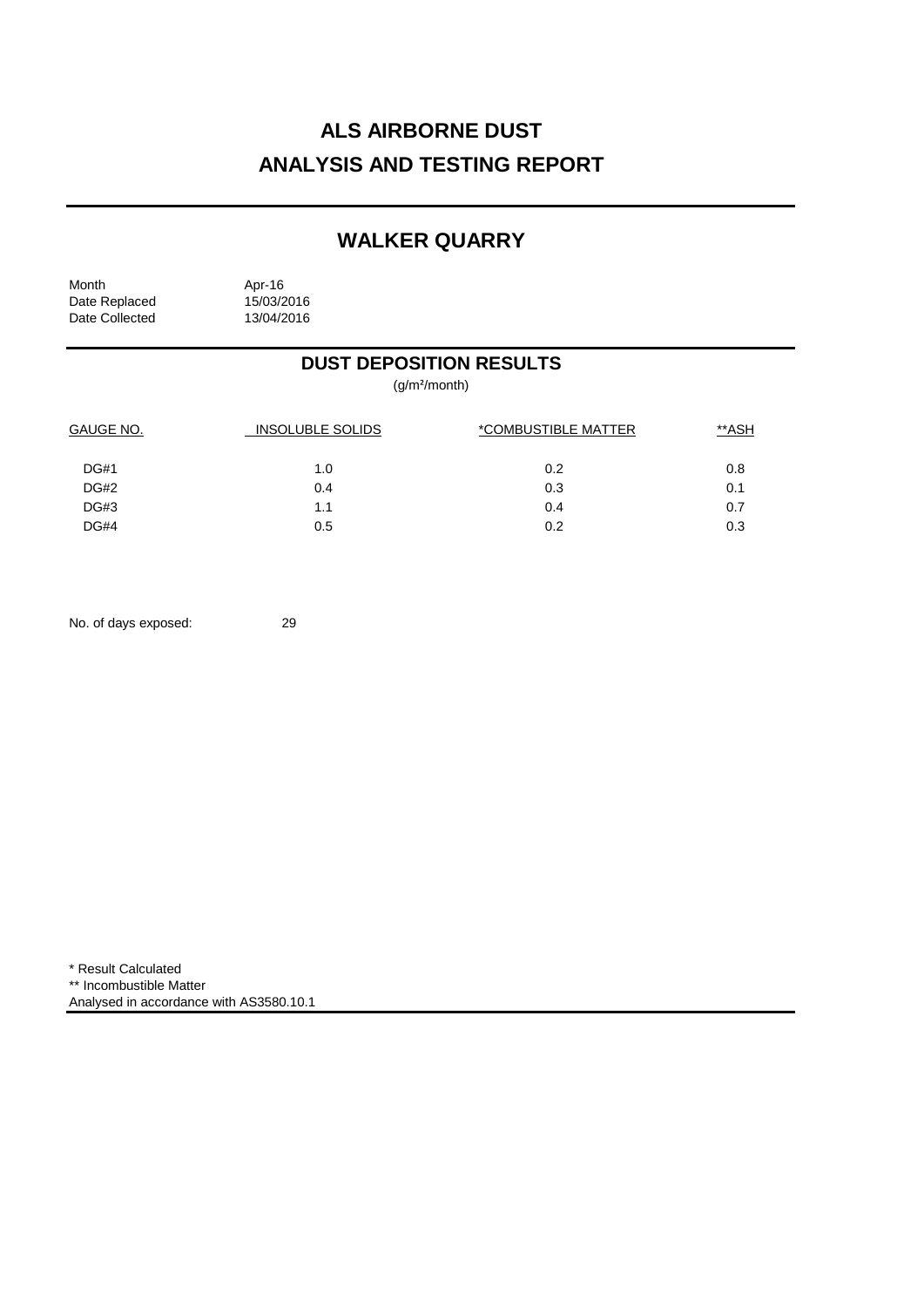# **ALS AIRBORNE DUST ANALYSIS AND TESTING REPORT**

## **WALKER QUARRY**

| Month          | Apr-16     |
|----------------|------------|
| Date Replaced  | 15/03/2016 |
| Date Collected | 11/05/2016 |

### **DUST GAUGE OBSERVATION**

| GAUGE       | <b>ANALYSIS OBSERVATIONS</b>                                                                 |  |  |
|-------------|----------------------------------------------------------------------------------------------|--|--|
| <b>DG#1</b> | Slightly cloudy, insects, organic matter, fine brown dust &<br>coarse brown/black/green dust |  |  |
| <b>DG#2</b> | Slightly cloudy, insects, organic matter, fine brown dust &<br>coarse brown/black dust       |  |  |
| <b>DG#3</b> | Slightly cloudy, insects, organic matter, fine brown dust &<br>coarse brown/black dust       |  |  |
| <b>DG#4</b> | Slightly cloudy, insects, fine brown/grey dust & coarse<br>brown/black dust                  |  |  |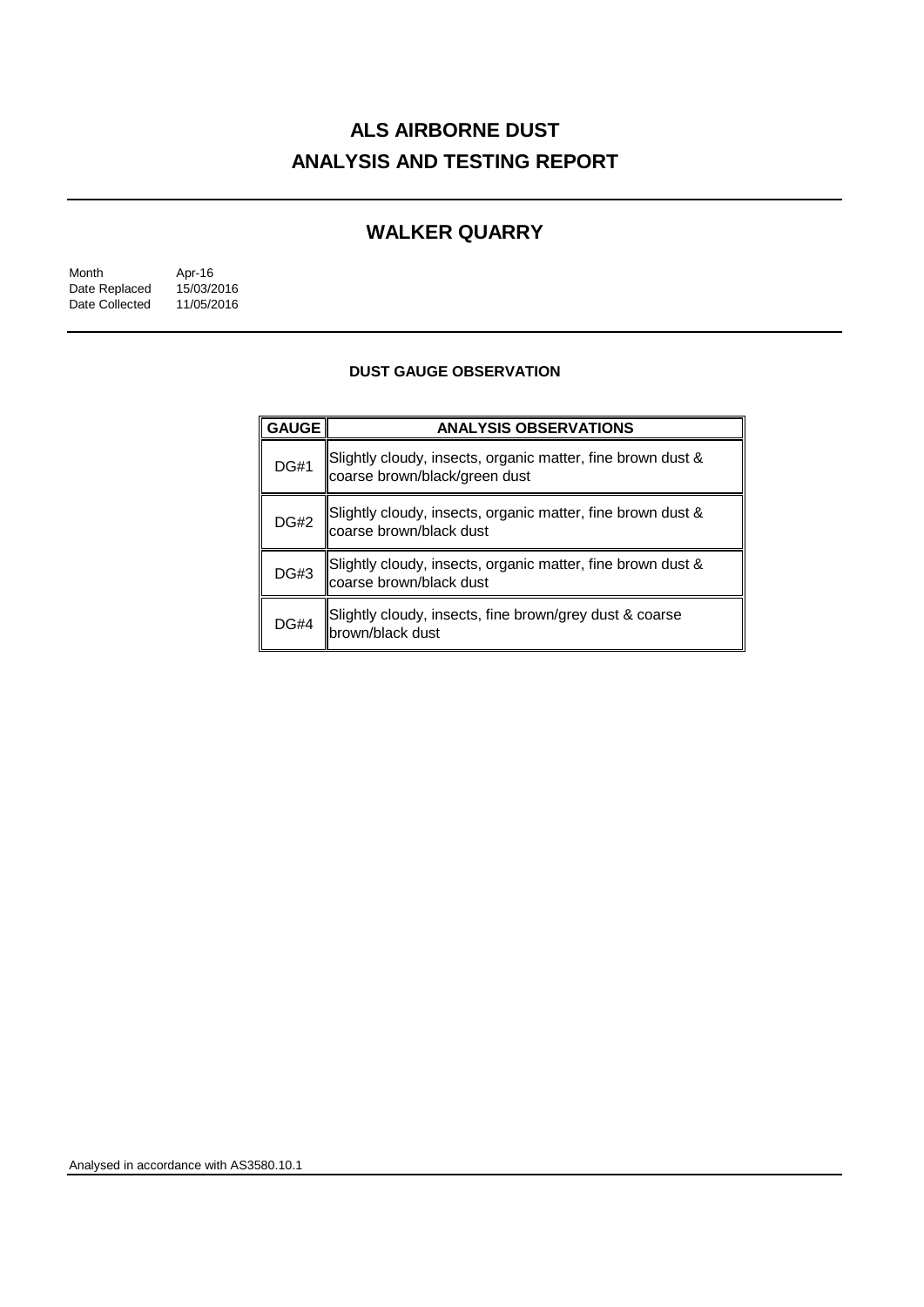# **ALS WATER ANALYSIS AND TESTING REPORT**

|                                          | <b>Units</b> |                            |                 |
|------------------------------------------|--------------|----------------------------|-----------------|
| ALS Sydney Report No.                    |              | ES1610189                  |                 |
| Date of Sample                           |              | 11/05/2016                 |                 |
| <b>Site Reference</b>                    |              | Cox's U/S                  | Cox's D/S       |
| <b>Site Reference</b>                    |              | SD <sub>3</sub>            | SD <sub>4</sub> |
| Sampled by                               |              | J. Takahira & D. Shawcross |                 |
| General Comments/<br><b>Observations</b> |              | Clear, Mod Flow            | Clear, Mod Flow |
| Time                                     | 24 Hr        | 10:35                      | 11:50           |
| Temperature                              | $^{\circ}C$  | 12.9                       | 14.2            |
| pH                                       | pH Unit      | 8.83                       | 8.90            |
| <b>Electrical Conductivity</b>           | $\mu$ S/cm   | 1229                       | 1217            |
| <b>Total Suspended Solids</b>            | mg/L         | $5$                        | $5$             |
| Sulphur Sulphate (SO4)                   | mg/L         | 121                        | 121             |
| <b>Dissolved Metals by ICP-MS</b>        |              |                            |                 |
| Manganese                                | mg/L         | 0.026                      | 0.007           |
| Iron                                     | mg/L         | < 0.05                     | < 0.05          |
| Oil & Grease                             | mg/L         | $5$                        | &5              |

# **WALKER QUARRY**